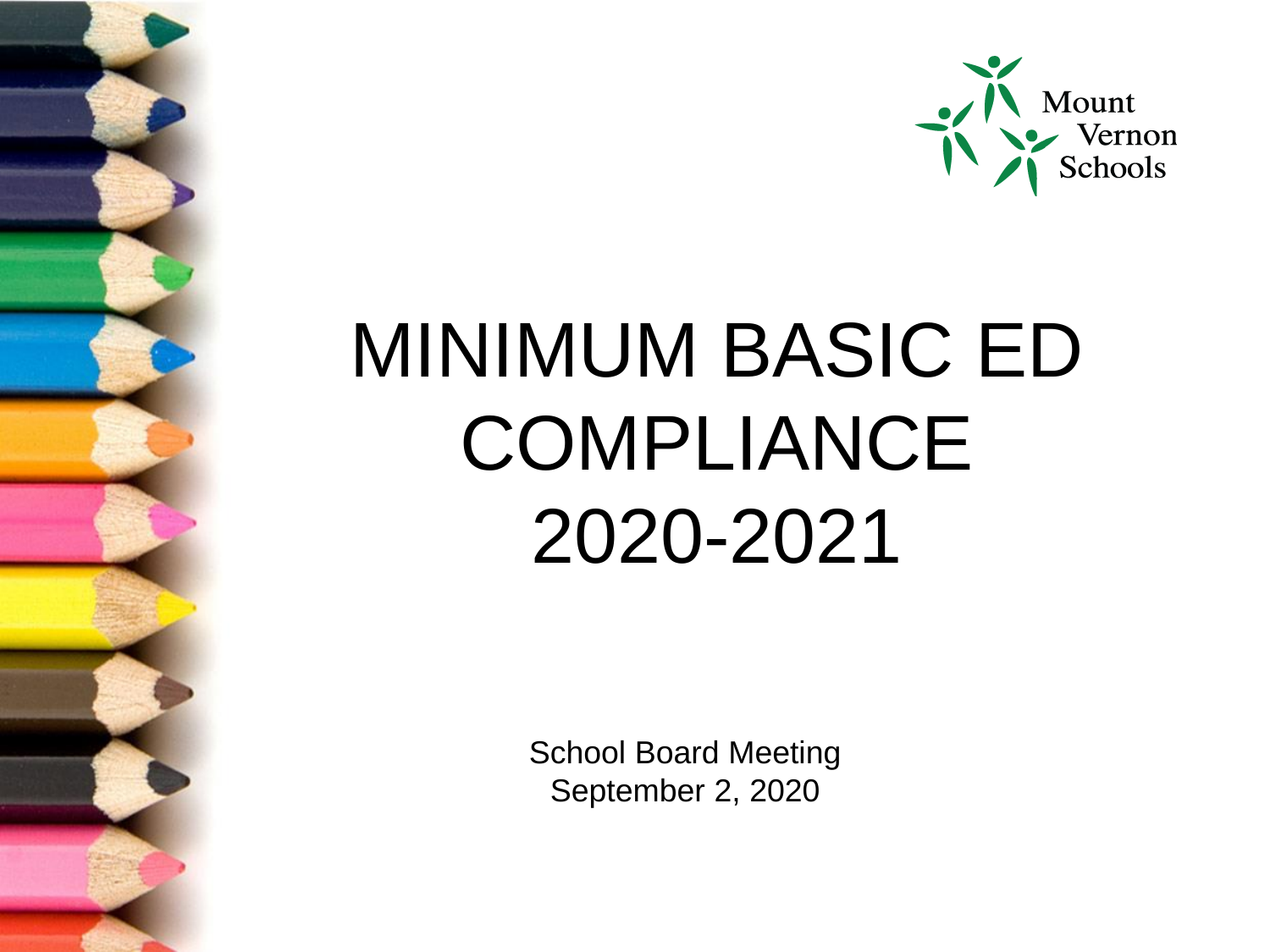### Minimum Instructional Requirements

RCW 28A.150.220 requires school districts provide minimum instructional offerings for students each school year

- **EX41 Minimum 180-Day School Year for students in** Grades 1-12
- **EXP** Minimum **1,000 instructional hour offerings for kindergarten students**
- Minimum **1,027 instructional hour offerings for Grades 1-12 students** (district-wide average)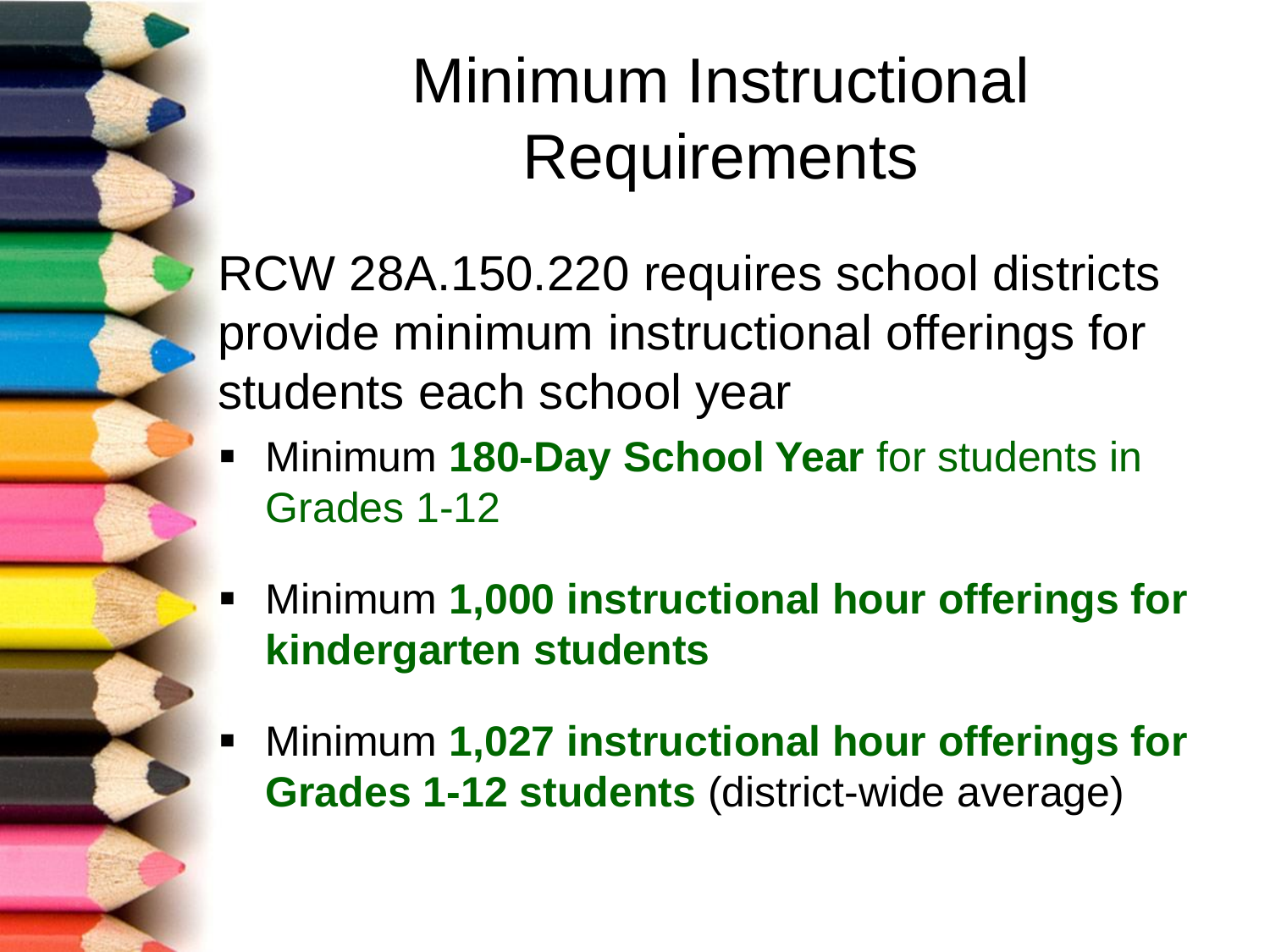## What constitutes Instructional Minutes?

#### From start bell to stop bell

- High School Example:
	- $-9:00$  a.m.-3:15 p.m.  $=375$  minutes/day (or 6.25 hrs/day)
	- Exclude lunch (30 minutes)
	- Exclude early release days not associated with parent/teacher conferences

Instructional minutes x student days

#### Total instructional minutes per student

=

- High School Example:
	- $-$  375 minutes  $-$  30 = 345 minutes/day or 5.75 hours/day
	- $-5.75$  hours x 180 days  $= 1,035$  instructional minutes
	- 1,035 2 hours (early release) = **1,033 instructional minutes for the 2020-21 school year**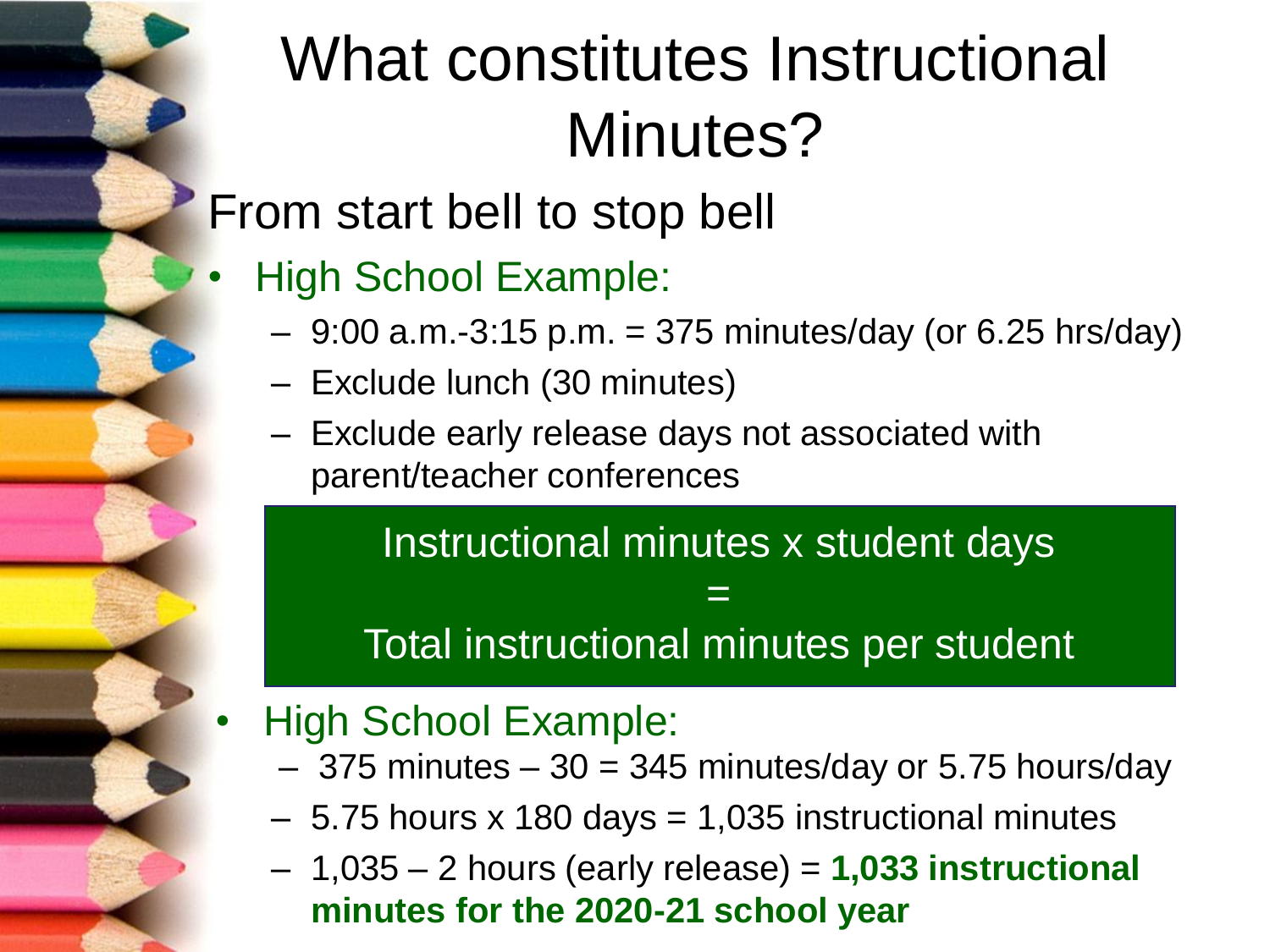

### **Compliance**

2020-2021 Basic Ed Minimum **Requirements** 

Kindergarten: 1,000 hours

Grades 1-12: 1,027 hours

**Mount Vernon**

**Kindergarten: 1,074 hours**

**Grades 1-12: 1,093 hours**

Minimum **180-Day School Year** for Grades Kindergarten-Grade 12